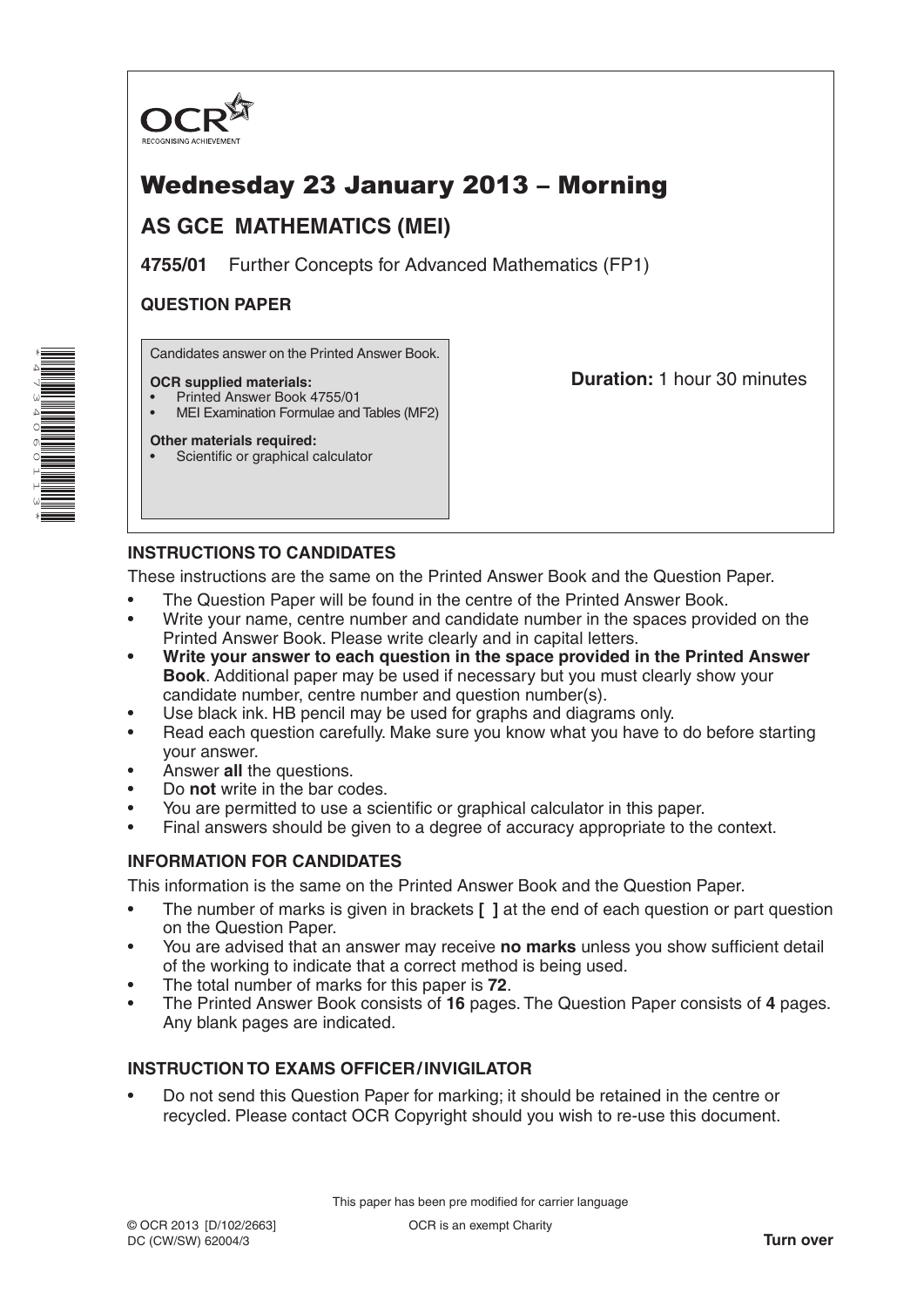#### **Section A** (36 marks)

- **1** Transformation A is represented by matrix  $\mathbf{A} = \begin{pmatrix} 0 \\ 1 \end{pmatrix}$  $= \begin{pmatrix} 0 & 1 \\ 1 & 0 \end{pmatrix}$  and transformation B is represented by matrix  $\mathbf{B} = \begin{pmatrix} 2 \\ 2 \end{pmatrix}$ 0  $= \begin{pmatrix} 2 & 0 \\ 0 & 3 \end{pmatrix}.$ 
	- **(i)** Describe transformations A and B. **[3]**

- **(ii)** Find the matrix for the composite transformation A followed by B. **[2]**
- **2** Given that  $z = a + bj$ , find Re *z z* \*  $\overline{1}$ L  $\left(\frac{z}{z^{*}}\right)$  $\overline{y}$  $\int$  and Im $\frac{2}{z}$ *z* \*  $\overline{1}$ L  $\left(\frac{z}{z^{*}}\right)$  $\overline{y}$  $\left| . \right|$  (4)
- **3** You are given that  $z = 2 + j$  is a root of the cubic equation  $2z^3 + pz^2 + 22z 15 = 0$ , where *p* is real. Find the other roots and the value of *p*. **[6]**
- **4 (i)** Show that  $x^2 x + 2 > 0$  for all real *x*. **[2]**

(ii) Solve the inequality 
$$
\frac{2x}{x^2 - x + 2} > x.
$$
 [5]

5 You are given that  $\frac{3}{(5+3x)(2+3x)} \equiv \frac{1}{2+3x} - \frac{1}{5+3x}$  $2 + 3$ 1  $5 + 3$ 1  $2 + 3$  $\frac{3}{(5+3x)(2+3x)} \equiv \frac{1}{2+3x} - \frac{1}{5+3x}.$ 

(i) Use this result to find 
$$
\sum_{r=1}^{100} \frac{1}{(5+3r)(2+3r)}
$$
, giving your answer as an exact fraction. [5]

(ii) Write down the limit to which 
$$
\sum_{r=1}^{n} \frac{1}{(5+3r)(2+3r)}
$$
 converges as *n* tends to infinity. [1]

**6** Prove by induction that  $1^2 - 2^2 + 3^2 - 4^2 + ... + (-1)^{n-1}n$ *n n*  $1^2 - 2^2 + 3^2 - 4^2 + \dots + (-1)^{n-1} n^2 = (-1)^{n-1} \frac{n(n+1)}{2}$ . **[8]**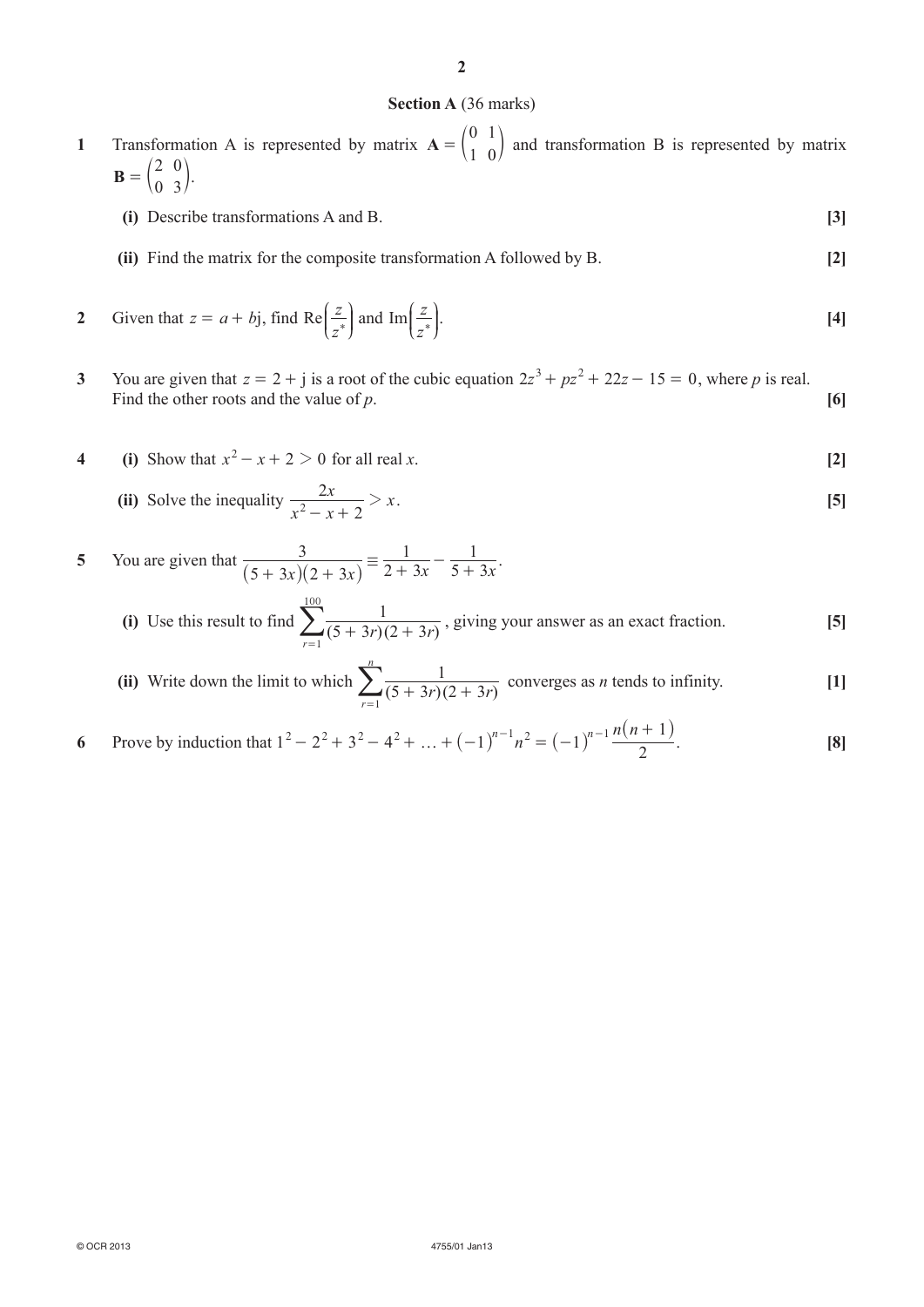



- **(i)** Write down the equations of the three asymptotes and the coordinates of the points where the curve crosses the axes. Hence write down the solution of the inequality *x x* 5 $(x)$  $\frac{4}{\sqrt{2}}$  > 0  $\frac{x-4}{(x-5)(x-8)} > 0.$  [6]
	- **(ii)** The equation  $(x - 5)(x)$  $\frac{x-4}{5}$  = k  $5(x-8)$ 4  $\frac{x-4}{(x-5)(x-8)}$  = k has no real solutions. Show that  $-1 < k < -\frac{1}{9}$ . Relate this result to

the graph of 
$$
y = \frac{x-4}{(x-5)(x-8)}
$$
. [7]

- **8 (i)** Indicate on an Argand diagram the set of points *z* for which  $|z (-8 + 15j)| < 10$ . [4]
	- (ii) Using the diagram, show that  $7 < |z| < 27$ . [3]
	- (iii) Mark on your Argand diagram the point, *P*, at which  $|z (-8 + 15j)| = 10$  and arg *z* takes its maximum value. Find the modulus and argument of *z* at *P*. **[4]**